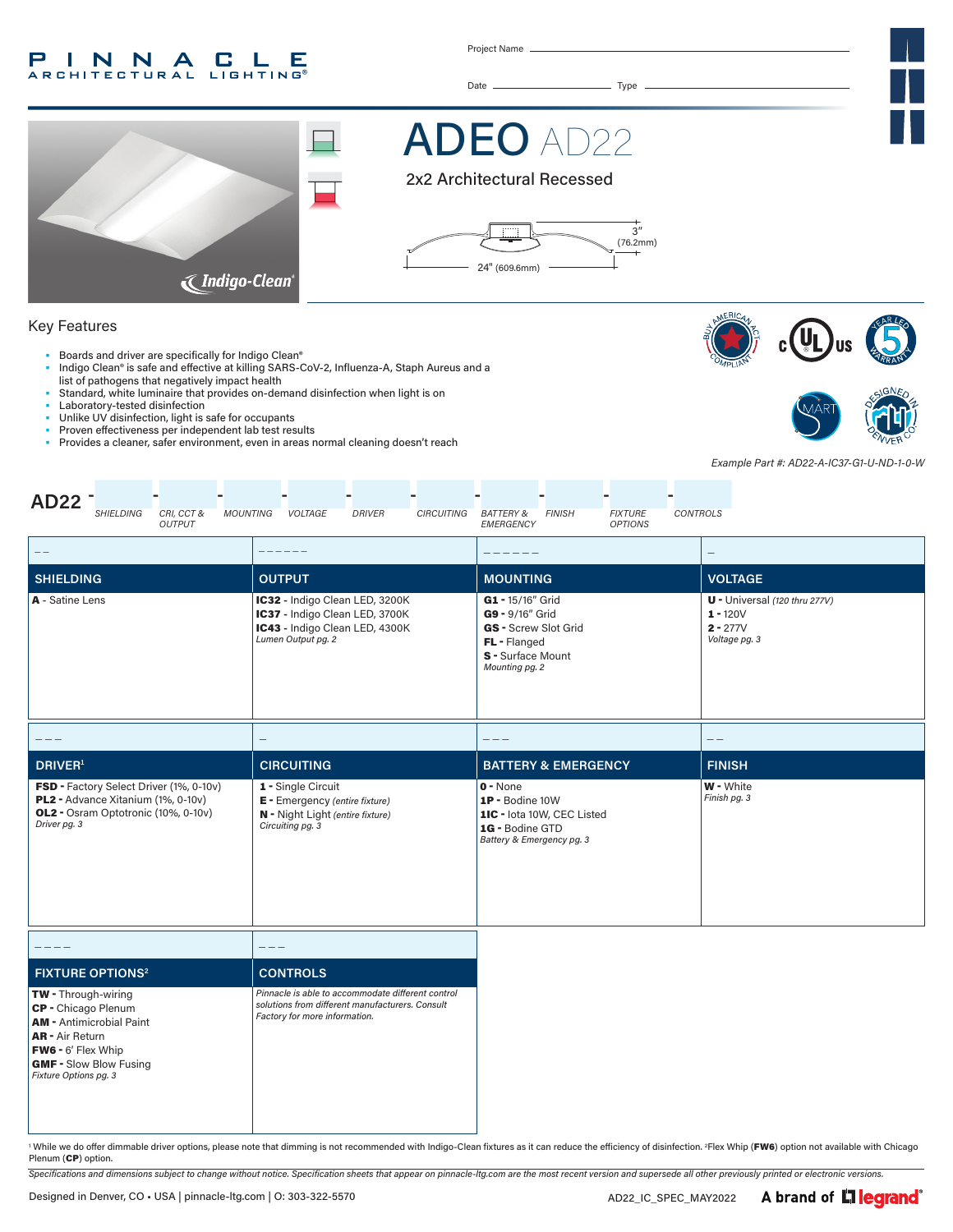#### **Output**

• 80 CRI R9 ≥ 23

| <b>Indigo Clean LED</b> |       |       |                         |      |  |  |  |  |
|-------------------------|-------|-------|-------------------------|------|--|--|--|--|
|                         | Color | Watts | Shielding               |      |  |  |  |  |
|                         |       |       | A<br><b>Satine Lens</b> |      |  |  |  |  |
|                         |       |       | Lumens                  | LPW  |  |  |  |  |
| <b>IC32</b>             | 3200K | 30.4  | 2621                    | 86.2 |  |  |  |  |
| <b>IC37</b>             | 3700K | 30.4  | 2688                    | 89.7 |  |  |  |  |
| <b>IC43</b>             | 4300K | 40.4  | 2728                    | 88.4 |  |  |  |  |

### Mounting

• Designed to install into acoustical grid and inaccessible ceilings

• Tie off fixture to structure with retention wires

Grid retention clips integral to housing and require mechanical attachment

- Maximum fixture weight is 15 lbs Surface Mount Box adds 10 lbs
- Refer to installation instructions during installation at the job site
	- Approved for dry/damp location unless otherwise noted



*Specifications and dimensions subject to change without notice. Specification sheets that appear on pinnacle-ltg.com are the most recent version and supersede all other previously printed or electronic versions.* AD22\_IC\_SPEC\_MAY2022 Designed in Denver, CO • USA | pinnacle-ltg.com | O: 303-322-5570 F: 303-322-5568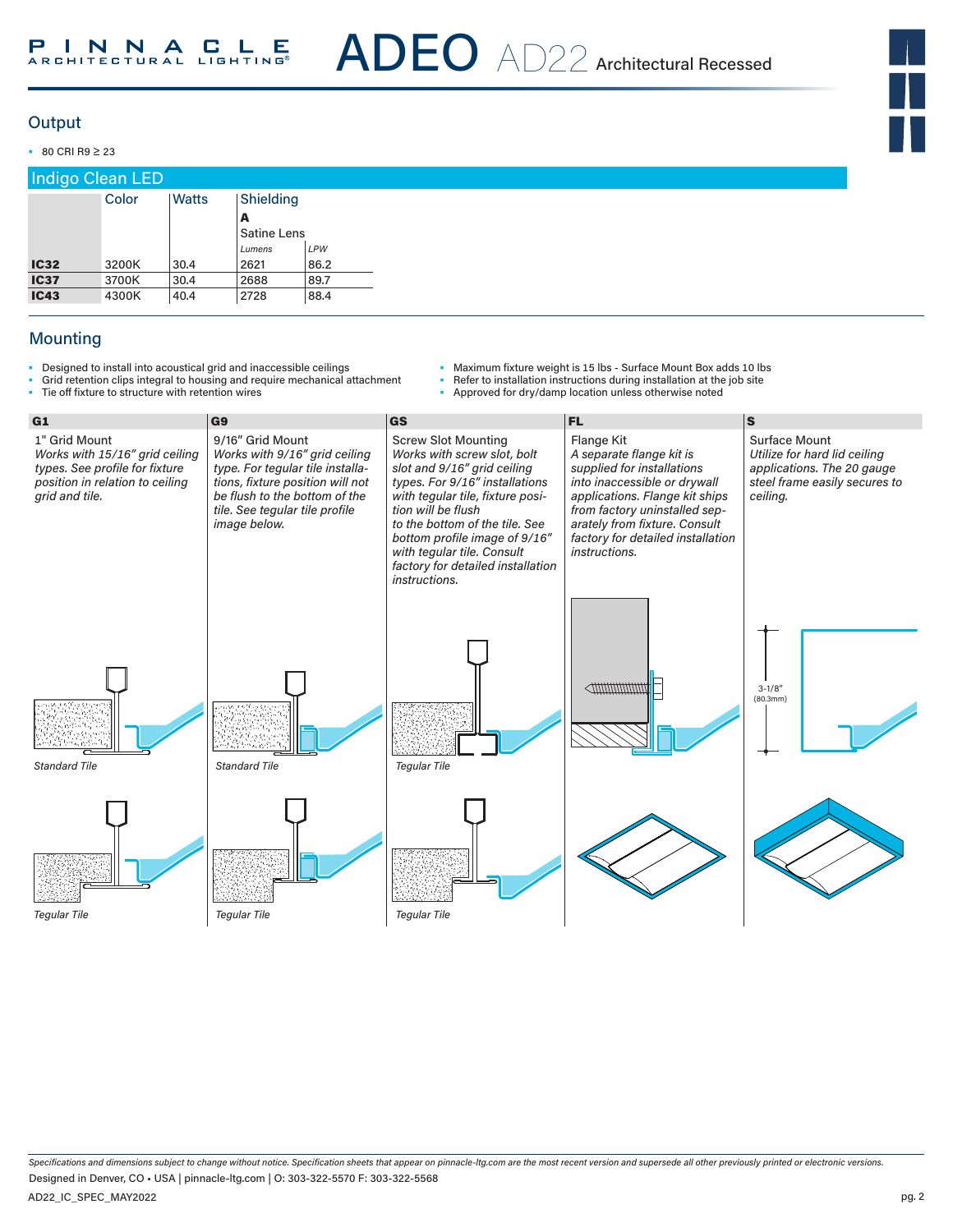# **Voltage**

Some ADEO configurations will not accommodate all voltage options; consult with factory

| U  | Universal |
|----|-----------|
|    | 120 volt  |
| ۰, | 277 volt  |

#### Driver

- Driver Lifetime: 50,000 hours at 25°C ambient operating conditions
- For more Driver options, see Pinnacle Resource Guide

| 0-10V Drivers   |                                 |
|-----------------|---------------------------------|
| <b>FSD</b>      | Factory Select Driver 1%, 0-10y |
| PL <sub>2</sub> | Advance Xitanium, 1%, 0-10y     |
| OL <sub>2</sub> | Osram Optotronic, 10%, 0-10y    |

#### **Circuiting**

- Select fixture circuiting from options below
- Some ADEO configurations will not accommodate all circuiting options; consult with factory

|   | <b>Single Circuit</b>         |
|---|-------------------------------|
|   | <b>Emergency Circuit only</b> |
| N | Night Light Circuit only      |

### Battery & Emergency

• Select battery or emergency options if required

• Battery duration is 90 minutes

Some ADEO configurations will not accommodate all driver options; consult with factory

• Test button is integral to fixture

• For more Battery options, see Pinnacle Resource Guide

| <b>For Approximate Battery Lumen Output</b> |  |
|---------------------------------------------|--|
|                                             |  |
|                                             |  |

- Multiply battery wattage X fixture LPW shown on Lumen Table
- 10 (watts) x 92.3 (LPW) = 923 battery lumen output

Battery & Emergency Ordering Examples

• Emergency circuit only, 10w integral battery Ordering Code: E-1P

• Single circuit, 10w integral battery **Ordering Code: 1-1P** 

**0** No Battery 1IC lota 10w Integral 1P Bodine 10w Integral **FSG** Factory Select Automatic Load Control Relay (ALCR) GI Emergency Transfer Switch (ETS) DR Emergency Control Device GB Bodine GTD, Generator Transfer Device

#### Finish

• Powder-coat white painted finish on exposed trim

White

# Fixture Options

• Additional options to enhance the fixture and finish of the product

| <b>TW</b>      | Through-Wiring          |
|----------------|-------------------------|
| C <sub>P</sub> | Chicago Plenum          |
| <b>AM</b>      | Antimicrobial Paint     |
| <b>AR</b>      | Air Return              |
| <b>FW6</b>     | Flex Whip 6'            |
| <b>GMF</b>     | Internal Slow Blow Fuse |

# **Controls**

• Pinnacle is able to accommodate different control solutions from different manufacturers. Consult Factory for more information.

*Specifications and dimensions subject to change without notice. Specification sheets that appear on pinnacle-ltg.com are the most recent version and supersede all other previously printed or electronic versions.* Designed in Denver, CO • USA | pinnacle-ltg.com | O: 303-322-5570 F: 303-322-5568